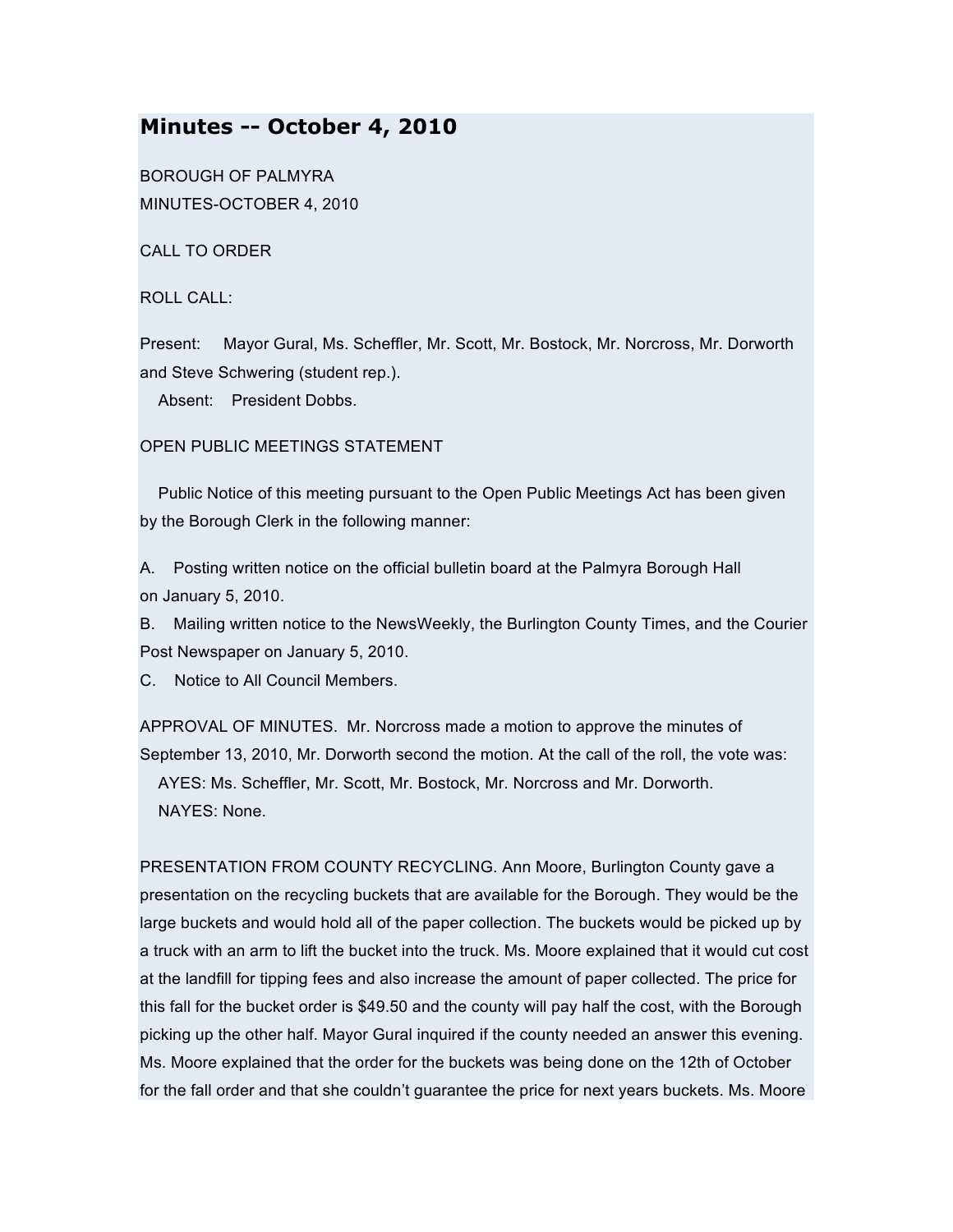explained that there is also a part of the program called bank recycling. Residents would receive a bar code on their buckets and would be able to receive coupons from various business determined by the amount that they recycle. The cost to the Borough is \$7.20 per household and the county is not involved in that section of the program. Mr. Scott inquired about the businesses in the center of town and that parking would be problem with the truck. Ms. Moore explained that the truck needs a clear reach of about 3 feet to reach around park cars. Ms. Scheffler inquired if the Harbour would be included in the program. Ms. Moore replied that it only includes the new townhomes that were built. Ms. Moore explained that there are smaller 64 gallon cans available for senior citizens or the disable. The program will hand out the 96 gallon containers first and if someone complains after a few months that they can not lift the bucket, the Borough can switch them for a small one. Ms. Moore discussed that the Borough will be able to use their tonnage grant money to purchase the buckets over a six year period. Mayor Gural discussed that the Borough and County Recycling will work on the details of the program.

Resolution 2010-146, Resolution Approving The Burlington County Recycling Cart Program. Mr. Bostock made a motion to approve the resolution, Mr. Dorworth second the motion. At the call of the roll, the vote was:

AYES: Ms. Scheffler, Mr. Scott, Mr. Bostock, Mr. Norcross and Mr. Dorworth.

NAYES: None.

PROFESSIONAL UPDATES. Mr. Fox, Land Engineering informed council that the state has stated that the Department of Transportation is out of funding, but today the state agreed to borrow the funds to continue the program. Mr. Fox explained that the bids for the Parry Avenue project came in under the engineers estimate. There were three (3) bids and the low bidder was \$317,365.00 submitted by Charles Marandino LLC of Milmay NJ. Mr. Fox discussed that the salt dome shed for public works is to be delivered next week and that the contractor will be pulling permits in the next few days. The installation and cost was under \$10,000. Mayor Gural inquired as to the type of floor that will be installed with the shed. Mr. Fox explained that the shed will be placed on top of existing asphalt. Mr. Fox informed council that the security system for the community center will be about \$33,000, so it will have to go out for formal bid on October 27th. Mr. Scott inquired as to who will be monitoring the security system? Mr. Fox explained that a DVR will be locked up in the center and also a wireless monitor to the police station will be installed, all common areas, the hallways, the exterior and the gym will be monitored. Mr. Scott inquired as to the amount of storage on the DVR? Mr. Fox explained that it will loop around about every 60 days. The newer system is digital and shows an image to be seen. Mr. Fox discussed that a light at Legion Field needs to be repair, the Bridge Commission repaired one of the lights, but this one will require more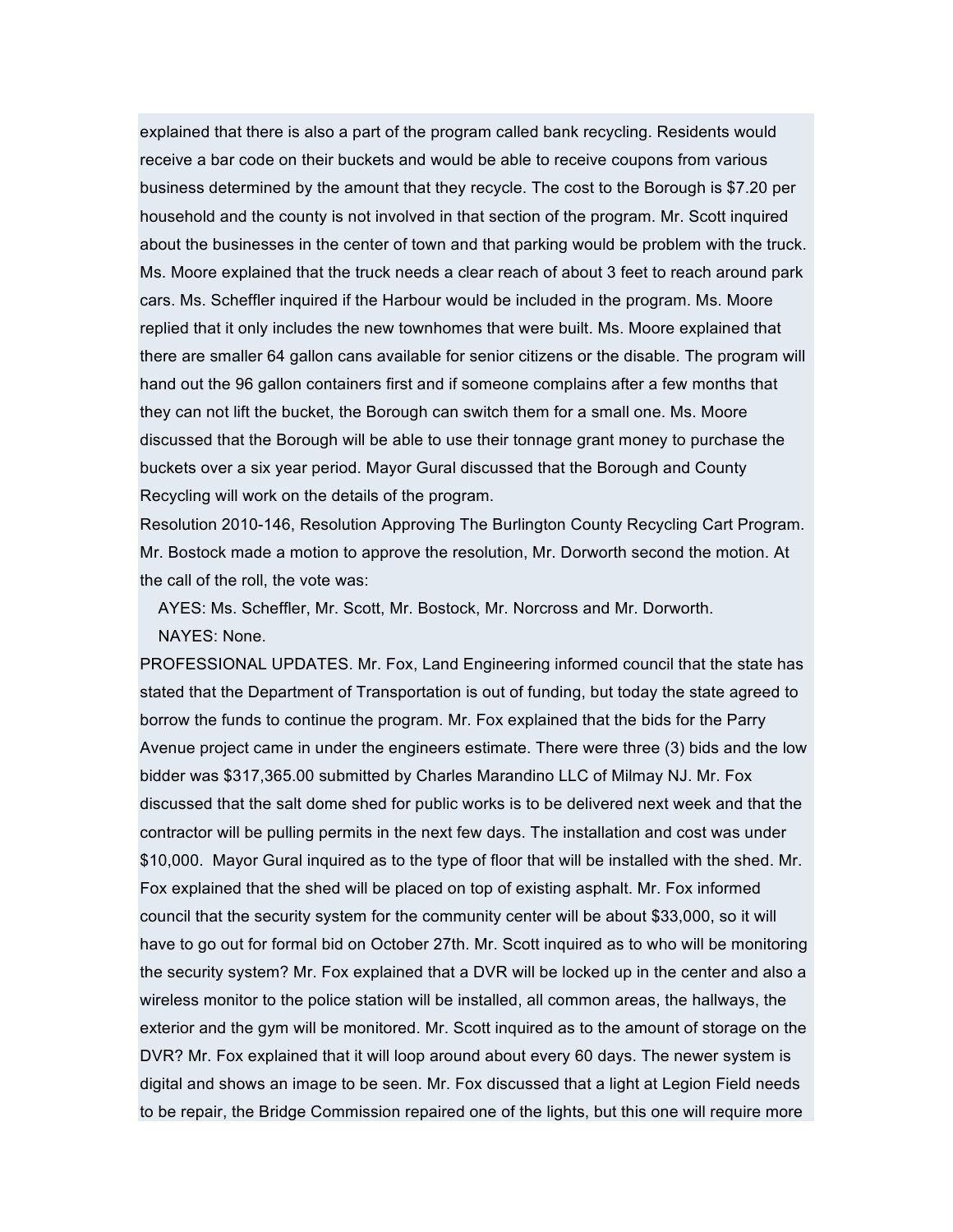electric work. There is enough money in the back charges to the contractor to cover the work.

Energy Audit- Mr. Fox and Council discussed the energy audit that was completed. The contractor, Hutchinson and Mr. Fox made an inspection of the firehouse and Borough Hall for the direct install program. The Borough will be responsible for 40% of the cost and the state for 60% of the cost. Hutchinson will do the replacement of lights, circulators, parts of equipment and motion sensors. The program does not cover the new HVAC system that is needed due to the restrictions of the grant. Mr. Fox explained that the boilers are too large and that the grant will not pay for a redesign of the system. The Borough will have to go out for bid for the HVAC system. Mayor Gural discussed that council does not want to duplicate the efforts. Mr. Fox will wait for the list of items that Hutchinson can complete before putting together the bid for the HVAC system. Mr. Norcross discussed that heat will be an issue again this year if not replaced and that when there is an electrically surge, the system has to be reset. Mr. Bostock inquired if there were any rebates available on the equipment? Mr. Fox will research the deadlines for submitting for energy rebates for the HVAC. Mayor Gural requested that Mr. Fox attend the next council meeting with an update on the HVAC and the energy audit list.

Mr. Fox informed council that he had submitted a change order for Race Street and also for Broad Street that is a decrease in the price. Council will review the resolution at the next meeting for the change order. Mr. Fox discussed with council the irrigation system for the community center. The system will be installed for the front of center, the barrier between the parking lots and also for the center island. The gym floor still needs to be installed and they are waiting for PSE & G to connect. Mr. Bostock inquired if there is a problem with the sprinkler system? Mrs. Kilmer explained that there was an issue that has been corrected, but a two hundred pound test still needs to be completed.

Mr. Scott inquired about the four stop sings at Chestnut and Spring Garden Street and also the increase in the lighting. Chief Pearlman replied that the stop signs are in place and that they are waiting on PSE& G for the increase to the lighting. Chief Pearlman explained that there will be lights all the way around the field when they are completed.

COORESPONDENCE. Mayor Gural read a certificate from the Census Bureau thanking Palmyra for their assistance.

## NEW BUSINESS.

A. Resolution 2010-141, Resolution Awarding Contract For Parry Avenue Improvements. Ms. Scheffler made a motion to approve the resolution, Mr. Norcross second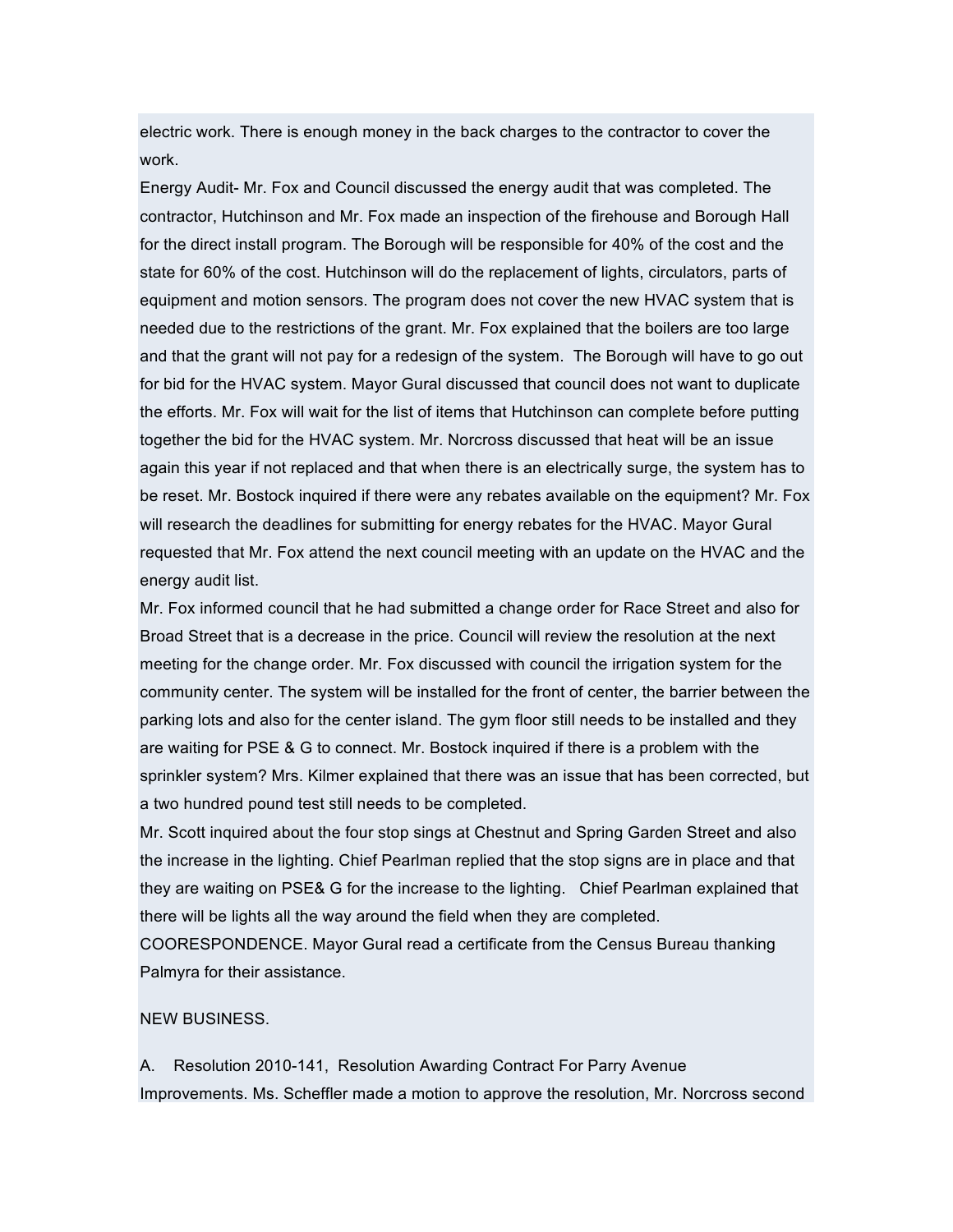the motion. At the call of the roll, the vote was:

AYES: Ms. Scheffler, Mr. Scott, Mr. Bostock, Mr. Norcross and Mr. Dorworth. NAYES: None.

B. Resolution 2010-142, Resolution Authorizing A Change Order for Irrigation System For Community System. Mr. Norcross made a motion to approve the resolution, Mr. Bostock second the motion. At the call of the roll, the vote was:

AYES: Ms. Scheffler, Mr. Bostock, Mr. Norcross and Mr. Dorworth. NAYES: Mr. Scott.

C. Resolution 2010-143, Resolution Authorizing Application For Small Cities Grant For Public Facilities Project. (curb-cuts).Mr. Norcross made a motion to approve the application, Ms. Scheffler second the motion. At the call of the roll, the vote was:

AYES: Ms. Scheffler, Mr. Scott, Mr. Bostock, Mr. Norcross and Mr. Dorworth. NAYES: None.

D. Resolution 2010-144 Resolution Appointing A Crossing Guard. Chief Pearlman explained that this was for a substitute crossing guard. Mr. Norcross made a motion to approve the resolution, Ms. Scheffler second the motion. At the call of the roll, the vote was:

AYES: Ms. Scheffler, Mr. Scott, Mr. Bostock, Mr. Norcross and Mr. Dorworth. NAYES: None.

E. Resolution 2010-145, Resolution Fair Housing-Statement of Actions. Ms. Sheipe explained that this was one of the requirements for the Small Cities Grant application. Mr. Norcross made a motion to appoint Doretha Jackson as the Fair Housing Officer until the end of the year. Mr. Bostock second the motion. At the call of the roll, the vote was: AYES: Ms. Scheffler, Mr. Scott, Mr. Bostock, Mr. Norcross and Mr. Dorworth.

NAYES: None.

## DISCUSSION ITEMS

A. Discussion on plumbing inspector's contract. Mayor Gural requested that Mrs. Kilmer explain her request to council. Mrs. Kilmer explained that the Borough is paying BIU for doing the plumbing inspections for the Borough. They are requesting a 60 day extension of their contract. BIU collects 100% of the fees for the inspections as part of their contract. Mrs. Kilmer explained that she would like to hire someone in house as the plumbing inspector and is recommending Pete Carbone from Bordentown and Lumberton. He currently holds certificates in NJ UCC Inspector for multiple dwellings, Construction Official, Building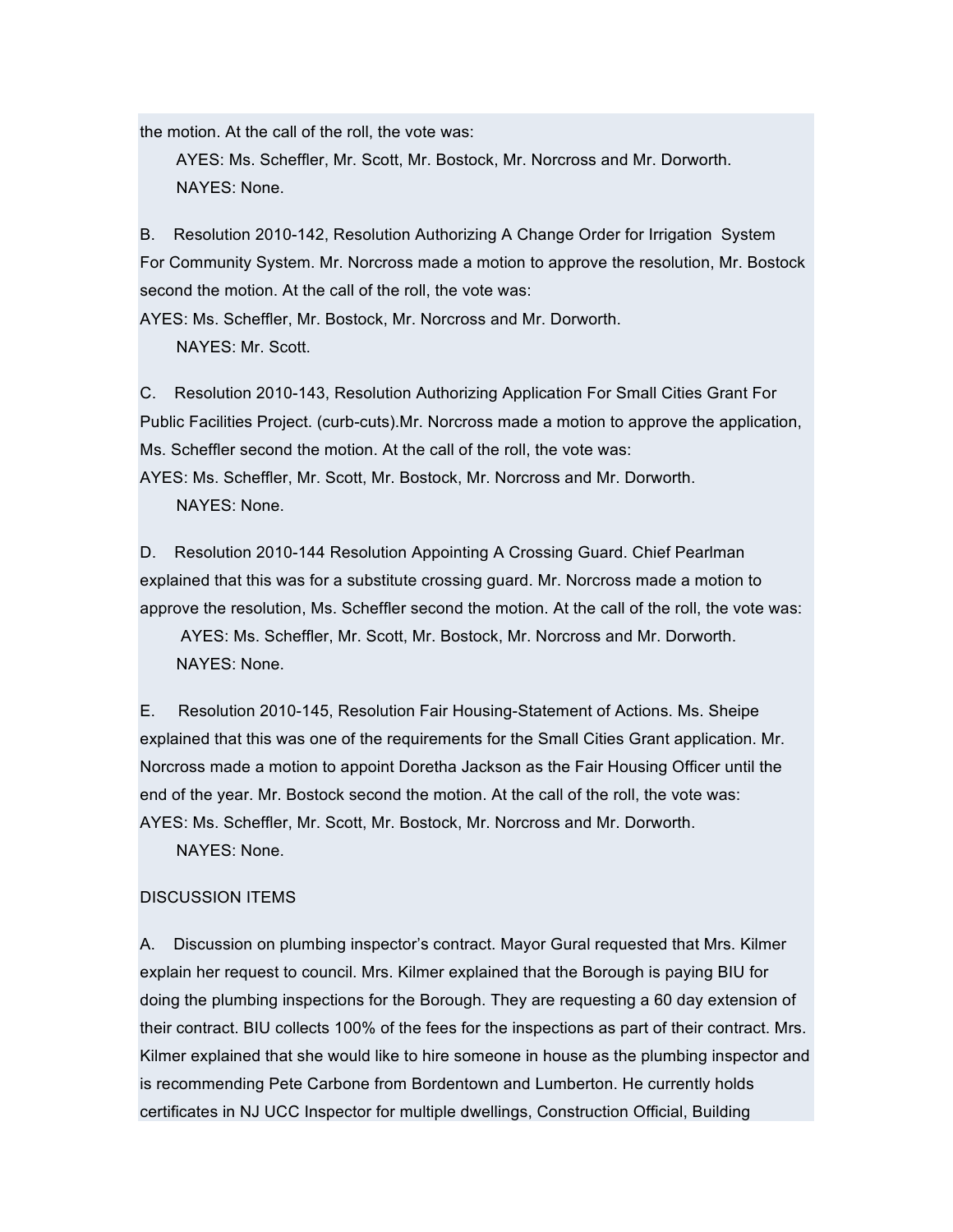Subcode, Fire Subcode, Plumbing, Electrical Inspector, Mechanical Inspector and NJ certified fire inspector. The Borough would pay a salary to him and still keep some of the inspection money. Mr. Bostock explained that he had ask Mrs. Kilmer to explain the contract as she has been working on it and that it is a good idea to allow the Borough to keep some of the revenue. Mayor Gural requested that this be placed on the agenda for the next meeting to review BIU temporary contract.

B. Discussion on appointment to EDC Board. Mr. Fratto of the EDC informed council that Kate Tasch has moved out of the Borough and that he is requesting that Scott Santos be appointed to fill the remainder of her term until 12/10. Mr. Bostock made a motion to appoint Scott Santos as a regular member to fill the unexpired term until 12/31/10, Ms. Scheffler second the motion. At the call of the roll, the vote was:

AYES: Ms. Scheffler, Mr. Scott, Mr. Bostock, Mr. Norcross and Mr. Dorworth. NAYES: None.

C. Discussion on On-Line Auctioning. (CFO). Mrs. Lewis discussed with council the ability of the Borough to place vehicles and other items on-line for sale. The state has approved govdeals as the site to use for sale of municipal property. Mrs. Lewis explained that other sites require personal credit cards and the Borough does not have a credit card. Chief Pearlman discussed that other police departments have been using govdeals for impound cars and it also allows pictures to be place on the website. Mrs. Lewis explained that it will require a resolution of council to approve the sales. Mayor Gural requested that Mrs. Lewis investigate the on-line auctions further and to gather more information for council to review.

D. Discussion on Vendors and Business License. Hold on agenda until next meeting.

E Sidewalk repair ordinance. Mayor Gural discussed that this ordinance is still being discussed and that it is complicated due to the trees along the sidewalks. Mr. Scott inquired if part of the ordinance will require the sidewalk to be level after a tree is removed and also will the construction on Parry Avenue be a conflict with this ordinance. Mayor Gural explained that some of the trees are being taken down to repair the sidewalk. Mayor Gural explained that it is great to get grants, but part of the problem is that it takes time to get the grants and the residents do not always understand why certain streets are being done instead of their street. Mr. Norcross inquired if there is an issue with the insurance due to the sidewalks needing repair? Mr. Bostock explained that an insurance company will inspect a property and if the sidewalk is uproot, it is considered a hazardous and the homeowner is required to fix it. Mr. Schwering-Shade Tree Commission explained that many times the sidewalk can be redirected around the tree. Mayor Gural requested that this item be left on the agenda.

F. Four day work week. Hold on the agenda.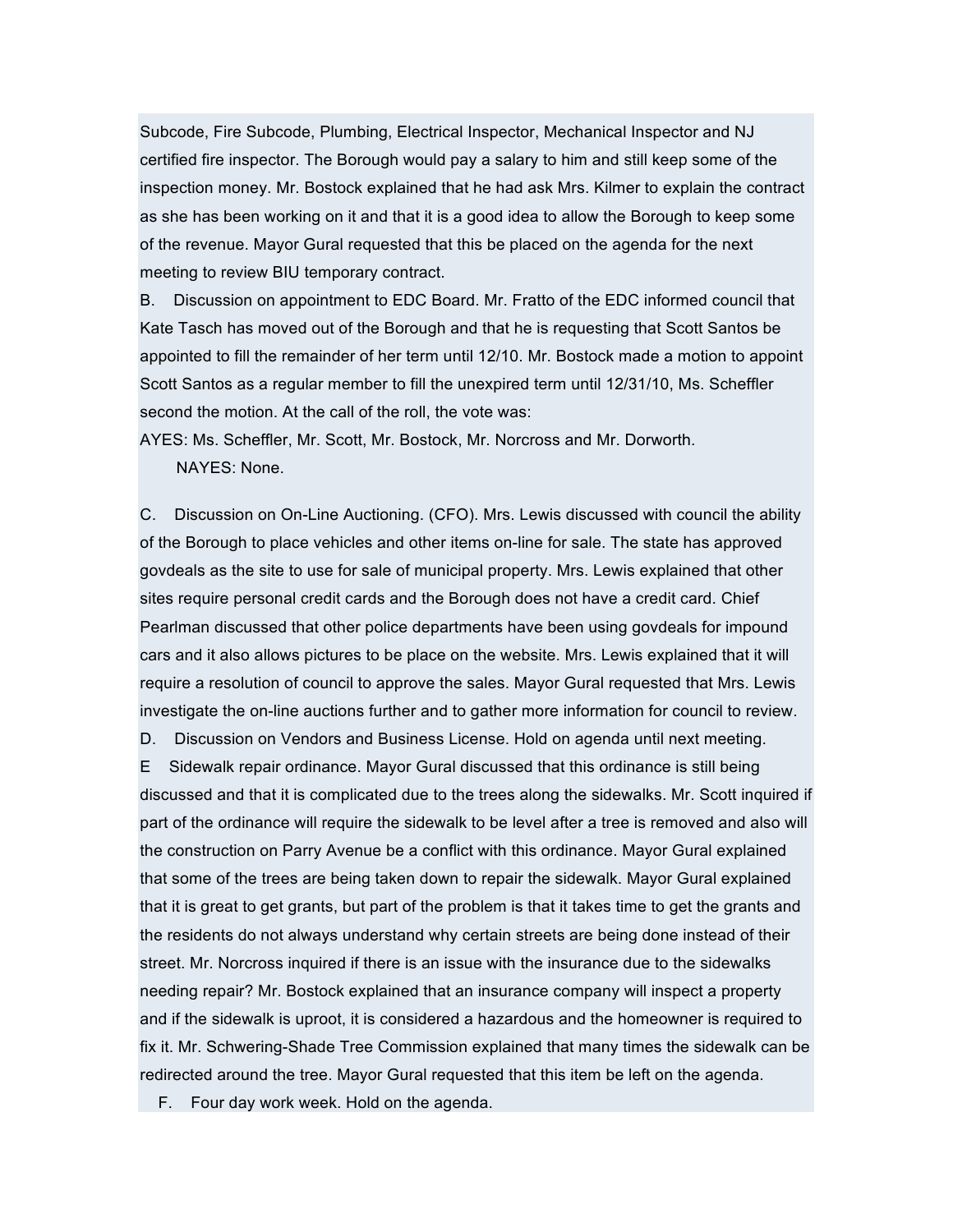Mr. Norcross announced that on October 16th there will be a dedication for the fallen soldiers and that Jamal Rhett from Palmyra will also be honored. The dedication will start at 9am at Freedom Park in Medford Township.

Mr. Dorworth discussed the Best Practice Checklist that was issued by the state. Mayor Gural explained that the checklist has been submitted to the state and that the Borough will receive 99% of the grant money. Mrs. Lewis informed council that the Borough would be receiving 99% of the COMPTRA aid, which is about \$38.00 for the year. Mrs. Lewis explained that if the item was going to be implant this year, the Borough was allowed to answer yes on the checklist. The checklist does not give the Borough credit for employees already contributing to health care costs and for zero raises to non-uniformed employees. Mayor Gural discussed that there was to be a toolkit for towns to use to help them with the 2% cap and that small towns are more efficient than the larger towns.

BID-Mr. Fratto discussed the funding of the BID and that he understands that the bills will be going out for the first of December and that the BID will receive about \$18,000 for 2010 and will have to wait for the 3rd and 4th quarters in 2011 for additional funds. Mr. Fratto explained that the BID is looking to hire a part time administrator and also establish a website. Mayor Gural explained that the \$18,000 is a quarter of the budget for the BID. Mrs. Lewis explained that the Borough will have to consider a new tax program to expedite the process and also to handle the new homestead rebate from the state.

PUBLIC COMMENTS. Ms. Scheffler made a motion to open the public portion, Mr. Bostock second the motion. All members present voted in favor of the motion.

Mr. Fratto-Broad Street inquired if the new gym floor in the community center will be able to handle tables and chairs. Mr. Norcross explained that it is a floating floor and that basketball will be played on it. Mr. Fratto discussed that the BID was discussing holding a pajama party in January in the new center with a movie and popcorn. Mr. Fratto informed council that the pirate scavenge hunt held on October 1st was a large success and there were about 70 participants going up and down Broad Street. Mr. Fratto inquired about the recycling buckets and the recycling bank and that Broad Street will be a challenge with the parking. Mr. Norcross explained that some towns use parking lots or the end of the street in the business district.

Mrs. Scott-Front Street-discussed that if the buckets are on Broad Street and no one moves their cars it will be a mess. Mrs. Scott also discussed that a tree next door was removed and that the sidewalk is up about 18 inches and no one will remove the root to lay the sidewalk flat. The sidewalk is not walk able. Mr. Scott explained that the entire tree was removed and that someone should have removed the roots as well. Ms. Scheffler will have someone from